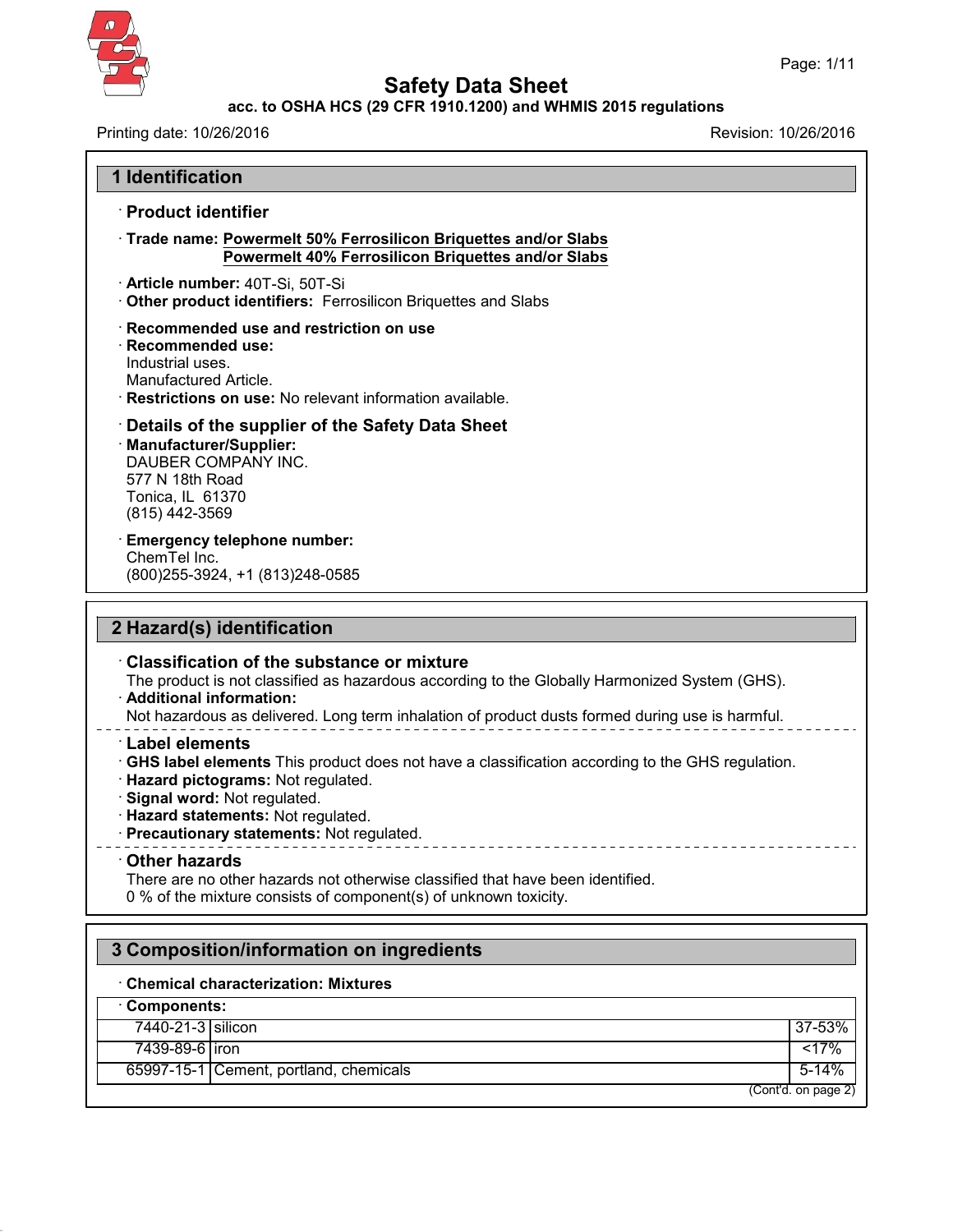

**acc. to OSHA HCS (29 CFR 1910.1200) and WHMIS 2015 regulations**

Printing date: 10/26/2016 Revision: 10/26/2016

### **Trade name: Powermelt 50% Ferrosilicon Briquettes and/or Slabs Powermelt 40% Ferrosilicon Briquettes and/or Slabs**

|                   |                                 | (Cont'd. of page 1) |
|-------------------|---------------------------------|---------------------|
| 14808-60-7 quartz |                                 | <5%                 |
|                   | $1305 - 78 - 8$ calcium oxide   | $<$ 4%              |
|                   | $1344 - 28 - 1$ aluminium oxide | <3%                 |
|                   | 409-21-2 silicon carbide        | <3%                 |

#### · **Additional information:**

Non-classification as a carcinogen is based on non-inhalable form of product. IARC listings for 14808-60-7 note that the substance must be respirable.

For the listed ingredient(s), the identity and/or exact percentage(s) are being withheld as a trade secret. For the wording of the listed Hazard Statements refer to section 16.

### **4 First-aid measures**

### · **Description of first aid measures**

· **After inhalation:**

Unlikely route of exposure.

Respiration of particulates is unlikely during normal usage.

Supply fresh air; consult doctor in case of complaints.

#### · **After skin contact:**

Brush off loose particles from skin.

Immediately rinse with water.

If skin irritation is experienced, consult a doctor.

#### · **After eye contact:**

Protect unharmed eye.

Remove contact lenses if worn, if possible.

Rinse opened eye for several minutes under running water. If symptoms persist, consult a doctor.

#### · **After swallowing:**

Rinse out mouth and then drink plenty of water.

Do not induce vomiting; immediately call for medical help.

#### · **Most important symptoms and effects, both acute and delayed:**

Breathing difficulty

43.0

**Coughing** 

Nausea in case of ingestion.

May cause gastro-intestinal irritation if ingested.

- · **Indication of any immediate medical attention and special treatment needed:**
- No special measures required.

# **5 Fire-fighting measures**

### · **Extinguishing media** · **Suitable extinguishing agents:** The product is not flammable. Use fire fighting measures that suit the environment. · **For safety reasons unsuitable extinguishing agents:** None. · **Special hazards arising from the substance or mixture**

Formation of toxic gases is possible during heating or in case of fire.

(Cont'd. on page 3)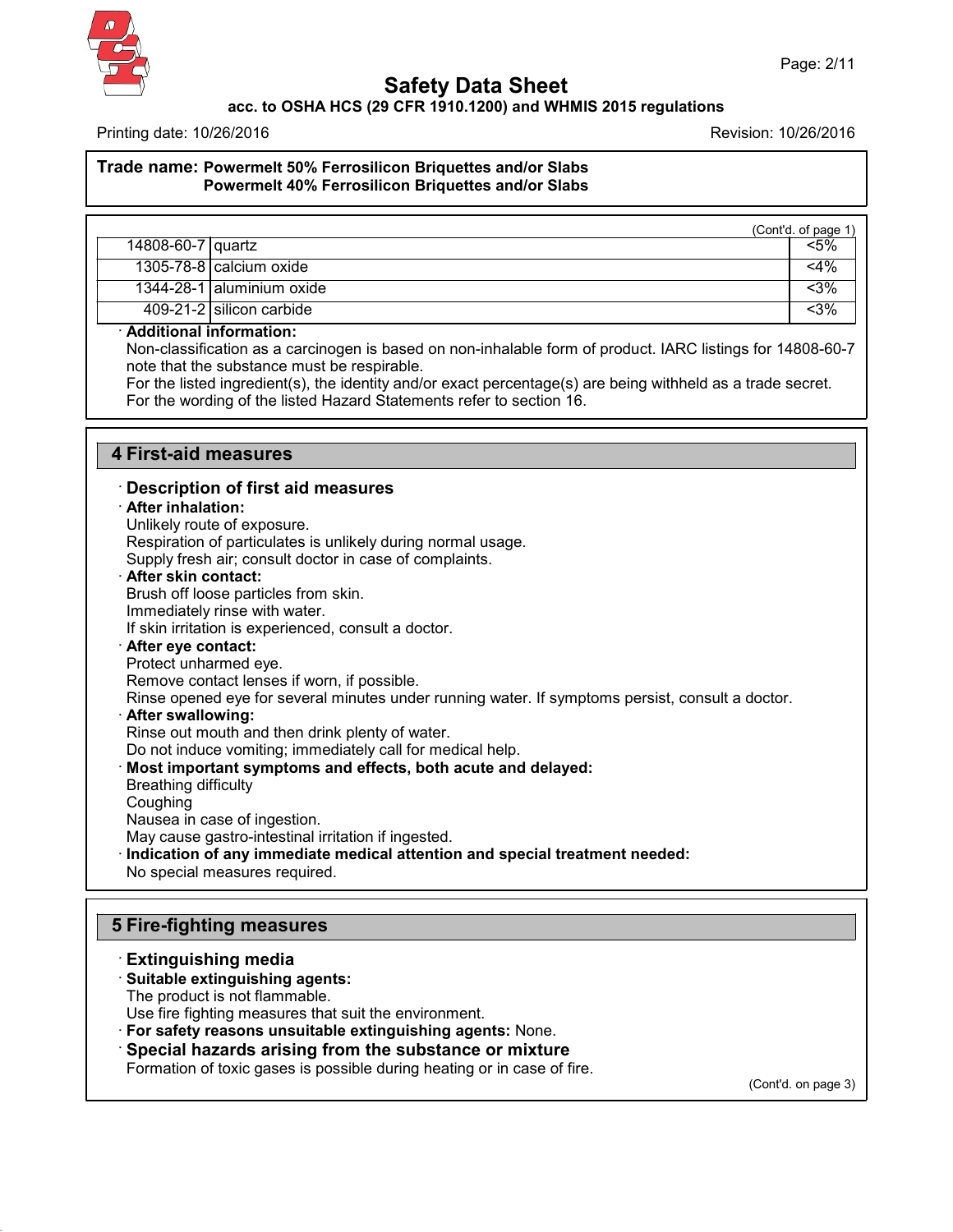

### **acc. to OSHA HCS (29 CFR 1910.1200) and WHMIS 2015 regulations**

Printing date: 10/26/2016 Revision: 10/26/2016

### **Trade name: Powermelt 50% Ferrosilicon Briquettes and/or Slabs Powermelt 40% Ferrosilicon Briquettes and/or Slabs**

(Cont'd. of page 2)

## · **Advice for firefighters**

## · **Protective equipment:**

Wear self-contained respiratory protective device. Wear fully protective suit.

## **6 Accidental release measures**

### · **Personal precautions, protective equipment and emergency procedures** Ensure adequate ventilation.

Avoid formation of dust. Do not breathe dust.

### · **Environmental precautions**

Do not allow undiluted product or large quantities of it to reach ground water, water course or sewage system.

· **Methods and material for containment and cleaning up** Pick up mechanically. Dispose of the collected material according to regulations.

Send for recovery or disposal in suitable receptacles.

### · **Reference to other sections**

See Section 7 for information on safe handling. See Section 8 for information on personal protection equipment. See Section 13 for disposal information.

## **7 Handling and storage**

#### · **Handling**

· **Precautions for safe handling:**

Use only in well ventilated areas.

Use proper precautions around molten material.

Prevent formation of dust.

Any deposit of dust which cannot be avoided must be regularly removed.

· **Information about protection against explosions and fires:**

Keep respiratory protective device available.

## · **Conditions for safe storage, including any incompatibilities**

· **Storage**

43.0

- · **Requirements to be met by storerooms and receptacles:**
- Storage area should be dry and well-ventilated.
- · **Information about storage in one common storage facility:** Store away from foodstuffs.
- · **Further information about storage conditions:** Store in cool, dry conditions in well sealed receptacles.
- · **Specific end use(s)** No relevant information available.

(Cont'd. on page 4)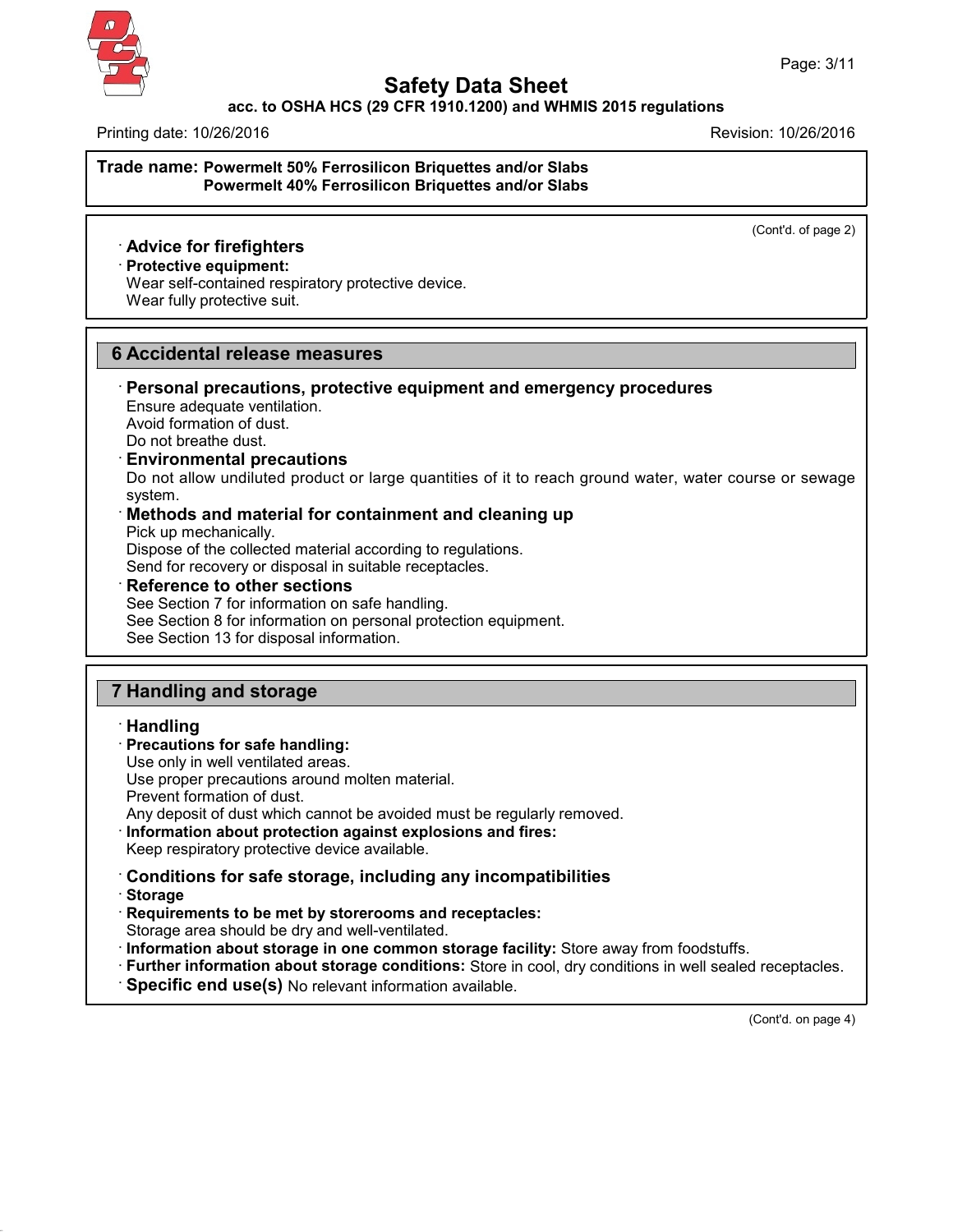

# **Safety Data Sheet**

**acc. to OSHA HCS (29 CFR 1910.1200) and WHMIS 2015 regulations**

Printing date: 10/26/2016 **Revision: 10/26/2016** 

### **Trade name: Powermelt 50% Ferrosilicon Briquettes and/or Slabs Powermelt 40% Ferrosilicon Briquettes and/or Slabs**

(Cont'd. of page 3)

| 8 Exposure controls/personal protection                                                     |                                                                                                      |  |  |  |
|---------------------------------------------------------------------------------------------|------------------------------------------------------------------------------------------------------|--|--|--|
| <b>Control parameters</b>                                                                   |                                                                                                      |  |  |  |
| Components with limit values that require monitoring at the workplace:<br>7440-21-3 silicon |                                                                                                      |  |  |  |
|                                                                                             |                                                                                                      |  |  |  |
| REL (USA)                                                                                   | Long-term value: 10* 5** mg/m <sup>3</sup><br>*total dust **respirable fraction                      |  |  |  |
| TLV (USA)                                                                                   | TLV withdrawn                                                                                        |  |  |  |
| EL (Canada)                                                                                 | Long-term value: 10* 3** mg/m <sup>3</sup><br>*total dust;**respirable fraction                      |  |  |  |
| EV (Canada)                                                                                 | Long-term value: 10 mg/m <sup>3</sup><br>total dust                                                  |  |  |  |
|                                                                                             | LMPE (Mexico) Short-term value: 20 mg/m <sup>3</sup><br>Long-term value: 10 mg/m <sup>3</sup><br>(e) |  |  |  |
| 7439-89-6 iron                                                                              |                                                                                                      |  |  |  |
| EV (Canada)                                                                                 | Long-term value: 1* 5** mg/m <sup>3</sup><br>as iron;*salts, water-soluble;**welding fume            |  |  |  |
|                                                                                             | LMPE (Mexico) Long-term value: 1 mg/m <sup>3</sup>                                                   |  |  |  |
|                                                                                             | 65997-15-1 Cement, portland, chemicals                                                               |  |  |  |
| PEL (USA)                                                                                   | Long-term value: 50 mppcf or 15* 5** mg/m <sup>3</sup><br>*total dust **respirable fraction          |  |  |  |
| REL (USA)                                                                                   | Long-term value: 10* 5** mg/m <sup>3</sup><br>*total dust **respirable fraction                      |  |  |  |
| TLV (USA)                                                                                   | Long-term value: 1* mg/m <sup>3</sup><br>E; *as respirable fraction                                  |  |  |  |
| EL (Canada)                                                                                 | Long-term value: 1 mg/m <sup>3</sup><br>respirable                                                   |  |  |  |
| EV (Canada)                                                                                 | Long-term value: 10(D) mg/m <sup>3</sup><br>total dust                                               |  |  |  |
|                                                                                             | LMPE (Mexico)   Long-term value: 1* mg/m <sup>3</sup><br>A4, *fracción respirable                    |  |  |  |
| 14808-60-7 quartz                                                                           |                                                                                                      |  |  |  |
| PEL (USA)                                                                                   | see Quartz listing                                                                                   |  |  |  |
| REL (USA)                                                                                   | Long-term value: 0.05* mg/m <sup>3</sup><br>*respirable dust; See Pocket Guide App. A                |  |  |  |
| TLV (USA)                                                                                   | Long-term value: 0.025* mg/m <sup>3</sup><br>*as respirable fraction                                 |  |  |  |
|                                                                                             | (Cont'd. on page 5)                                                                                  |  |  |  |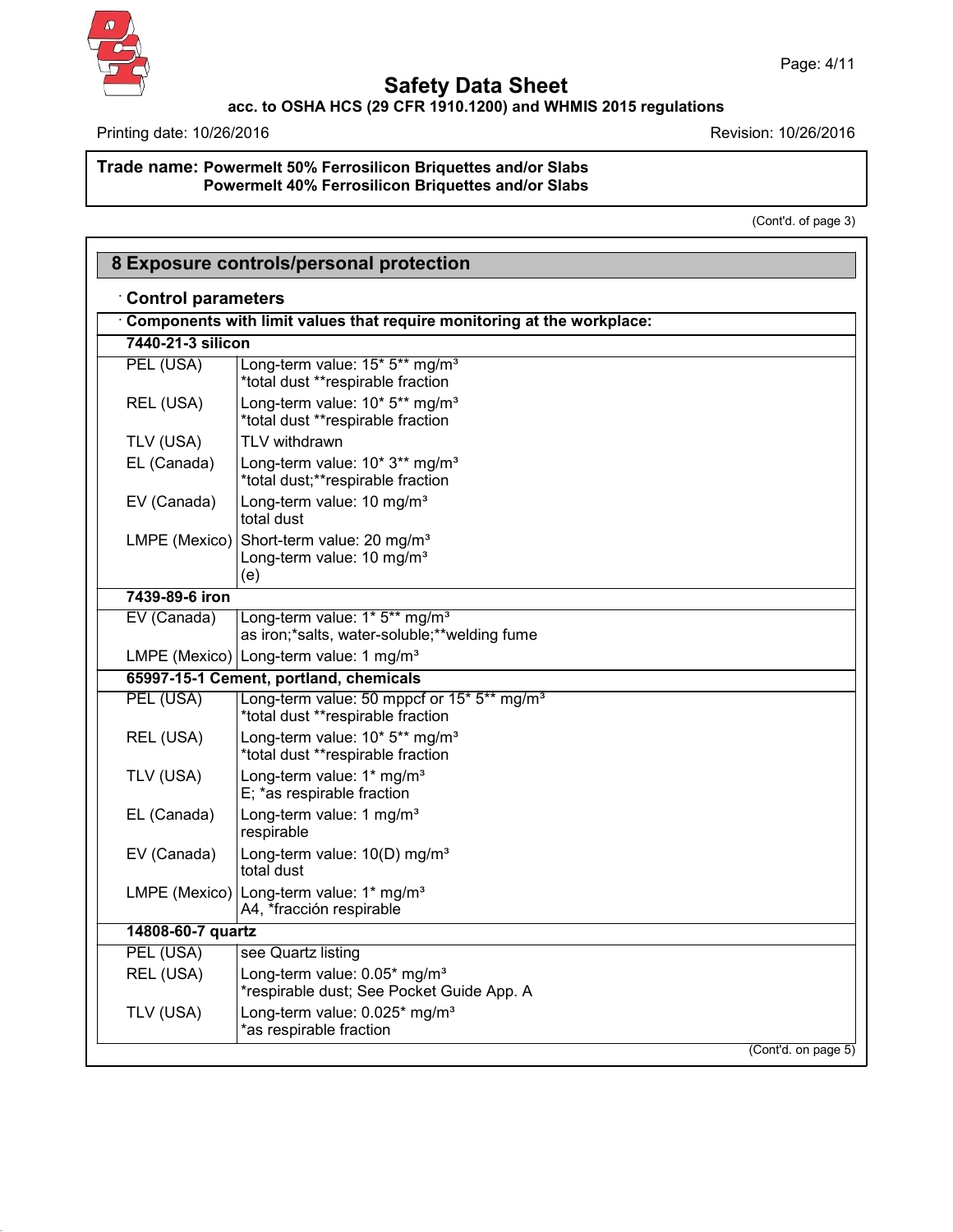

# **Safety Data Sheet**

### **acc. to OSHA HCS (29 CFR 1910.1200) and WHMIS 2015 regulations**

Printing date: 10/26/2016 **Revision: 10/26/2016** 

## **Trade name: Powermelt 50% Ferrosilicon Briquettes and/or Slabs Powermelt 40% Ferrosilicon Briquettes and/or Slabs**

| as Al*Total dust**Respirable/pyro powd./welding f.                                                          |
|-------------------------------------------------------------------------------------------------------------|
|                                                                                                             |
|                                                                                                             |
|                                                                                                             |
|                                                                                                             |
|                                                                                                             |
| fibrous dust: *total dust **respirable fraction                                                             |
|                                                                                                             |
| fibrous dust:0.1 f/cc; nonfibrous:*inh.,**resp.                                                             |
|                                                                                                             |
| Long-term value: 10* 3** mg/m <sup>3</sup> , 0.1f/cc*** ppm<br>nonfibrous: *inh.,**resp.; ***fibrous, resp. |
| fibroso:0.1f/cc,A2,F;no fibroso: *inh.,**resp.                                                              |
|                                                                                                             |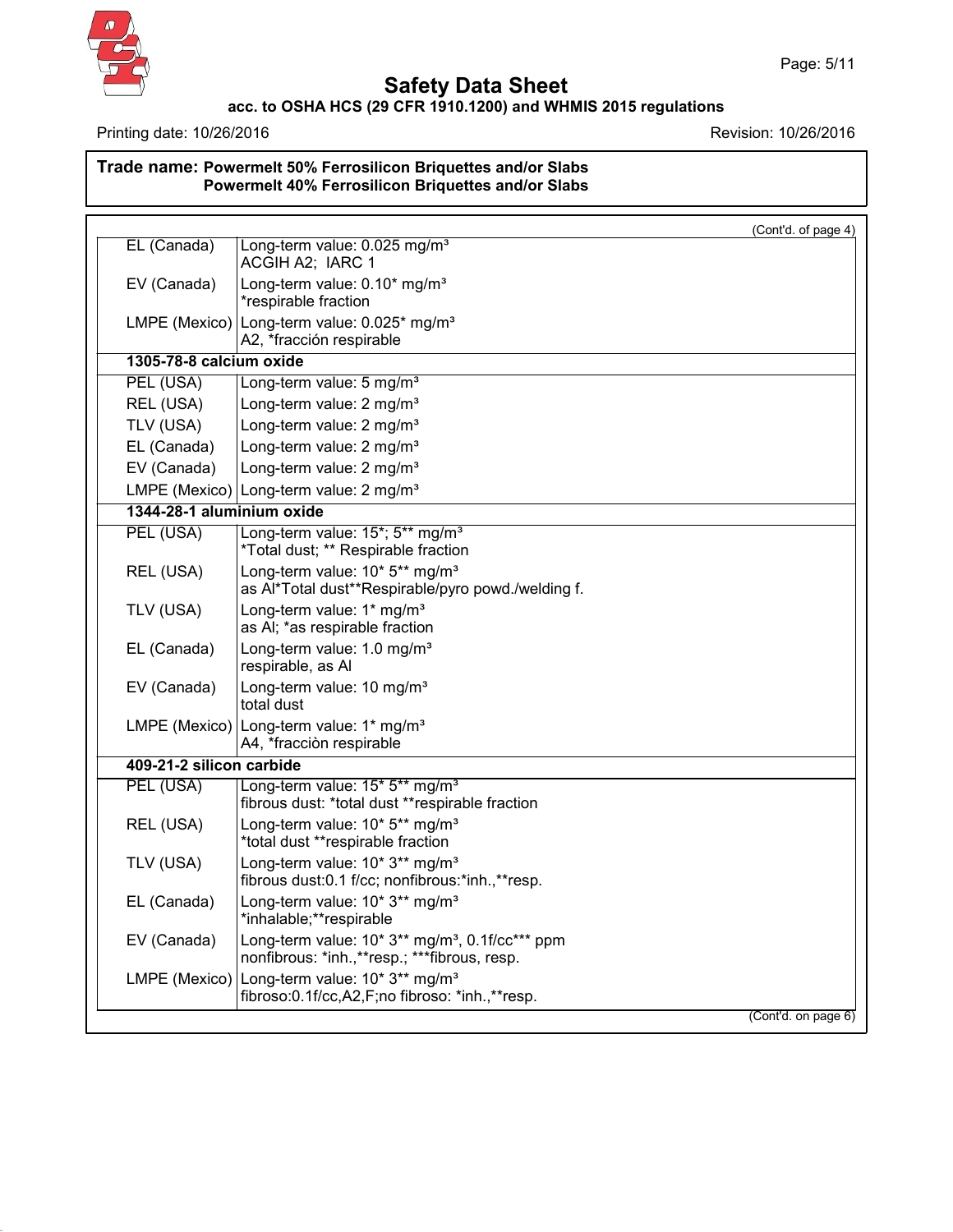

# **Safety Data Sheet**

### **acc. to OSHA HCS (29 CFR 1910.1200) and WHMIS 2015 regulations**

Printing date: 10/26/2016 Revision: 10/26/2016

# **Trade name: Powermelt 50% Ferrosilicon Briquettes and/or Slabs Powermelt 40% Ferrosilicon Briquettes and/or Slabs** (Cont'd. of page 5) · **Exposure controls** · **Personal protective equipment:** · **General protective and hygienic measures:** The usual precautionary measures for handling chemicals should be followed. Keep away from foodstuffs, beverages and feed. Wash hands before breaks and at the end of work. Do not breathe dust. Avoid close or long term contact with the skin. Avoid contact with the eyes. · **Engineering controls:** No relevant information available. · **Breathing equipment:** Not required under normal conditions of use. Wear appropriate NIOSH respirator when ventilation is inadequate and occupational exposure limits are exceeded. For large spills, respiratory protection may be advisable. Use respiratory protection when grinding or cutting material. Particulate mask should filter at least 99% of airborne particles. · **Protection of hands:** Wear gloves for the protection against mechanical hazards according to OSHA and NIOSH rules. · **Eye protection:** Safety glasses · **Body protection:** Not required under normal conditions of use. Protection may be required for spills. · **Limitation and supervision of exposure into the environment** Avoid release to the environment. · **Risk management measures** See Section 7 for additional information. **9 Physical and chemical properties** · **Information on basic physical and chemical properties** · **Appearance:**

| Form:                          | Solid material  |                     |
|--------------------------------|-----------------|---------------------|
| Color:                         | Silver grey     |                     |
| · Odor:                        | Musty.          |                     |
| Odor threshold:                | Not determined. |                     |
| · pH-value:                    | Not applicable. |                     |
| · Melting point/Melting range: | Not determined. |                     |
| · Boiling point/Boiling range: | Not determined. |                     |
| · Flash point:                 | Not applicable. |                     |
|                                |                 | (Cont'd. on page 7) |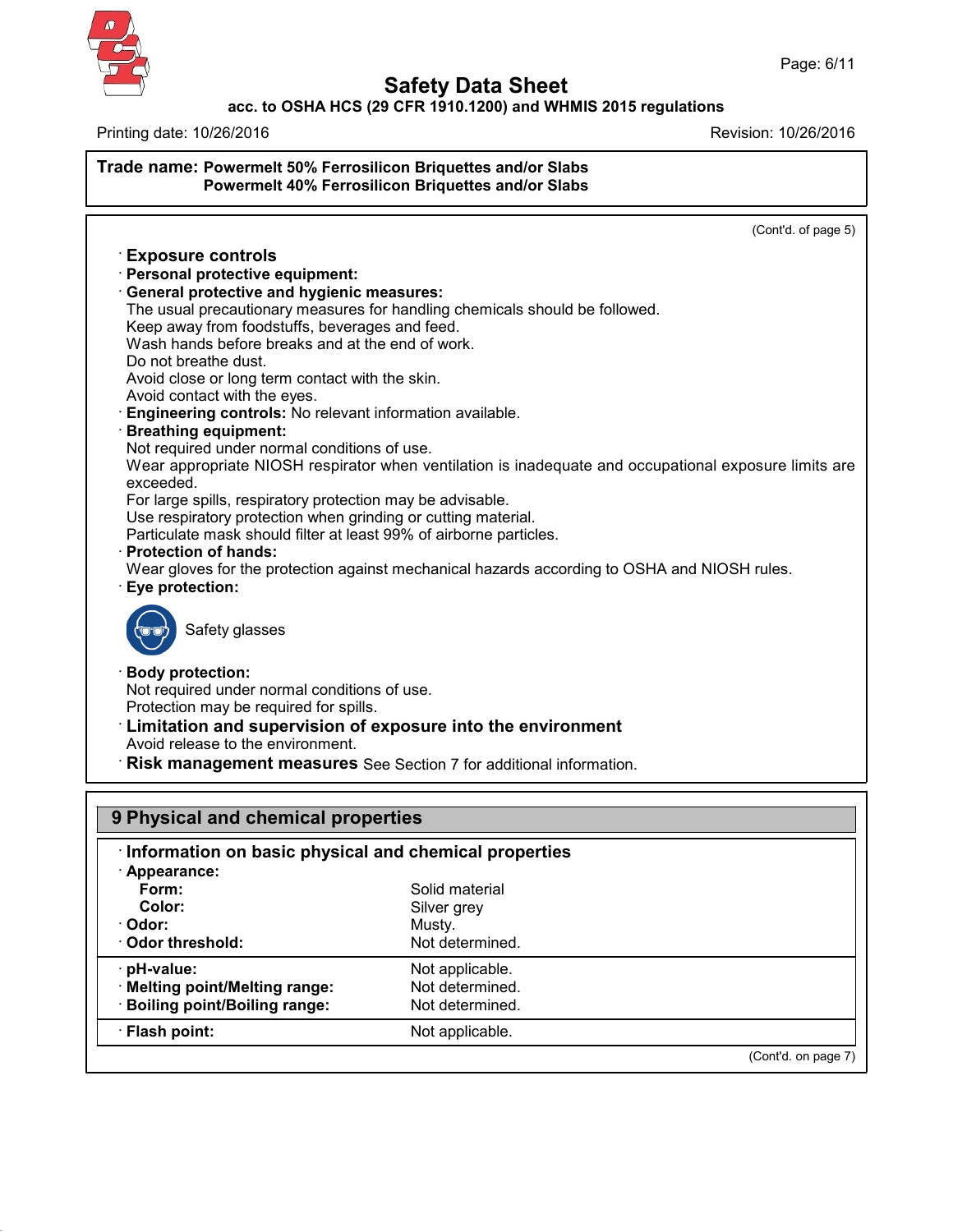

## **acc. to OSHA HCS (29 CFR 1910.1200) and WHMIS 2015 regulations**

Printing date: 10/26/2016 **Revision: 10/26/2016** Revision: 10/26/2016

### **Trade name: Powermelt 50% Ferrosilicon Briquettes and/or Slabs Powermelt 40% Ferrosilicon Briquettes and/or Slabs**

|                                                                 | (Cont'd. of page 6)                           |  |
|-----------------------------------------------------------------|-----------------------------------------------|--|
| Flammability (solid, gaseous):                                  | Not applicable.                               |  |
| · Auto-ignition temperature:<br>Not applicable.                 |                                               |  |
| $>$ 2000 °C ( $>$ 3632 °F)<br><b>Decomposition temperature:</b> |                                               |  |
| Danger of explosion:                                            | Product does not present an explosion hazard. |  |
| <b>Explosion limits</b>                                         |                                               |  |
| Lower:                                                          | Not determined.                               |  |
| Upper:                                                          | Not determined.                               |  |
| <b>Oxidizing properties:</b>                                    | Non-oxidizing.                                |  |
| · Vapor pressure:                                               | Not applicable.                               |  |
| Density:                                                        |                                               |  |
| <b>Relative density:</b>                                        | 2-4 g/cm <sup>3</sup> (16.69-33 lbs/gal)      |  |
| Vapor density:                                                  | Not applicable.                               |  |
| <b>Evaporation rate:</b>                                        | Not applicable.                               |  |
| · Solubility in / Miscibility with                              |                                               |  |
| Water:                                                          | Insoluble.                                    |  |
| · Partition coefficient (n-octanol/water): Not determined.      |                                               |  |
| · Viscosity                                                     |                                               |  |
| Dynamic:                                                        | Not applicable.                               |  |
| Kinematic:                                                      | Not applicable.                               |  |
| <b>Other information</b><br>No relevant information available.  |                                               |  |

# **10 Stability and reactivity**

· **Reactivity:** The product is non-reactive under normal conditions of use, storage and transport.

- · **Chemical stability:** Stable under normal temperatures and pressures.
- · **Thermal decomposition / conditions to be avoided:**
- No decomposition if used and stored according to specifications.
- · **Possibility of hazardous reactions** No dangerous reactions known.
- · **Conditions to avoid** Prevent formation of dust.
- · **Incompatible materials** No relevant information available.
- · **Hazardous decomposition products**
- Carbon monoxide and carbon dioxide

Toxic metal oxide smoke

# **11 Toxicological information**

- · **Information on toxicological effects**
- · **Acute toxicity:**

43.0

· **LD/LC50 values that are relevant for classification:** None.

(Cont'd. on page 8)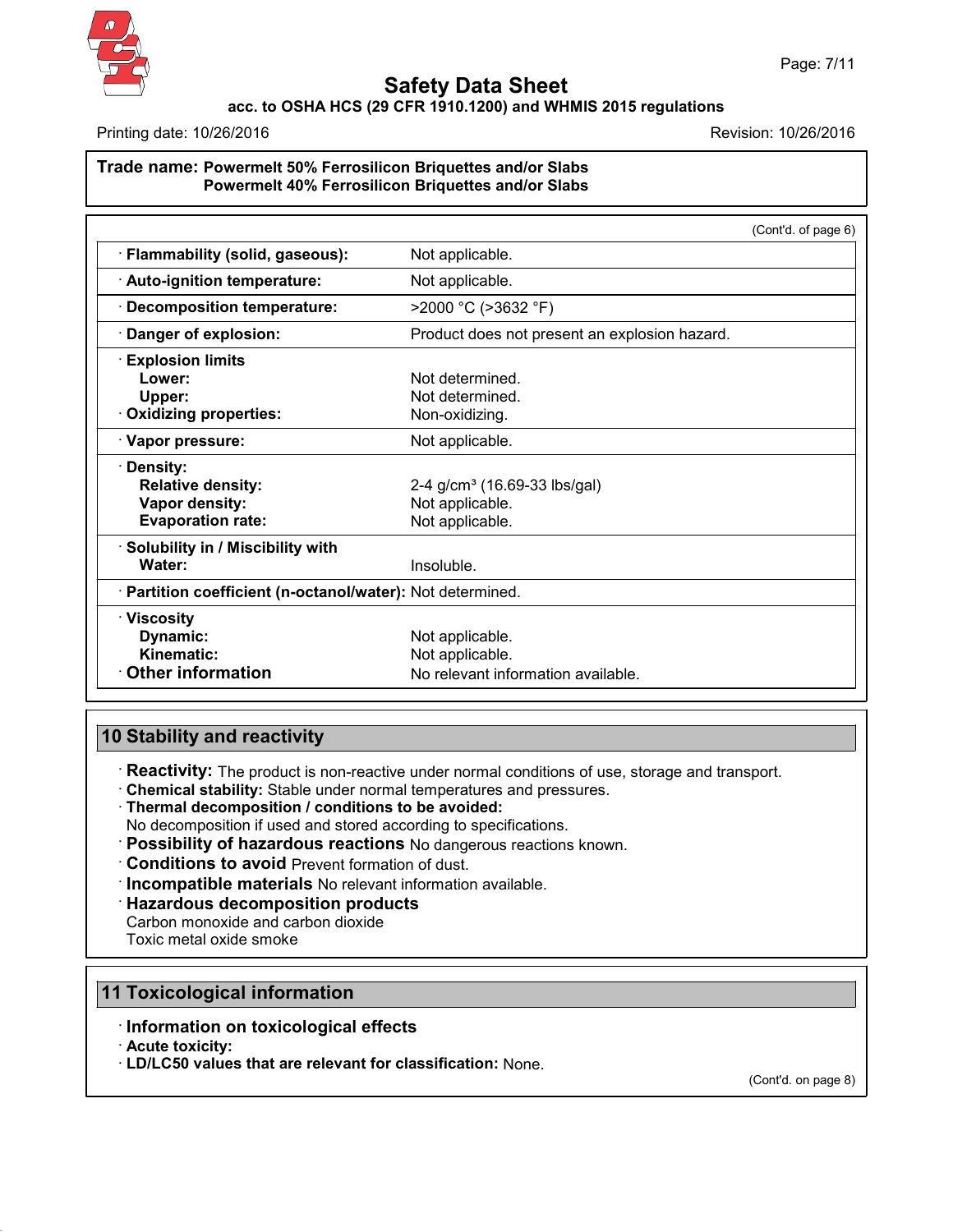

# **Safety Data Sheet**

### **acc. to OSHA HCS (29 CFR 1910.1200) and WHMIS 2015 regulations**

Page: 8/11

Printing date: 10/26/2016 Revision: 10/26/2016

**Trade name: Powermelt 50% Ferrosilicon Briquettes and/or Slabs Powermelt 40% Ferrosilicon Briquettes and/or Slabs** (Cont'd. of page 7) · **Primary irritant effect:** · **On the skin:** Based on available data, the classification criteria are not met. · **On the eye:** Based on available data, the classification criteria are not met. · **Sensitization:** No sensitizing effects known. · **IARC (International Agency for Research on Cancer):** 14808-60-7 quartz 1 · **NTP (National Toxicology Program):** 14808-60-7 quartz K · **OSHA-Ca (Occupational Safety & Health Administration):** None of the ingredients are listed. · **Probable route(s) of exposure:** Ingestion. Eye contact. Skin contact. · **Repeated dose toxicity:** Repeated or long-term inhalation of product dusts may cause pulmonary disease. · **CMR effects (carcinogenity, mutagenicity and toxicity for reproduction)** · **Germ cell mutagenicity:** Based on available data, the classification criteria are not met. · **Carcinogenicity:** Contains known or suspect carcinogens when inhaled. Product is in non-inhalable form and is nonclassifiable as a carcinogen. · **Reproductive toxicity:** Based on available data, the classification criteria are not met. · **STOT-single exposure:** Based on available data, the classification criteria are not met. · **STOT-repeated exposure:** Based on available data, the classification criteria are not met. · **Aspiration hazard:** Based on available data, the classification criteria are not met. **12 Ecological information** · **Toxicity** · **Aquatic toxicity** No relevant information available. · **Persistence and degradability** No relevant information available. · **Bioaccumulative potential:** No relevant information available. · **Mobility in soil:** No relevant information available. · **Additional ecological information** · **General notes:** Do not allow undiluted product or large quantities of it to reach ground water, water course or sewage system. · **Results of PBT and vPvB assessment** · **PBT:** Not applicable. · **vPvB:** Not applicable. · **Other adverse effects** No relevant information available.

(Cont'd. on page 9)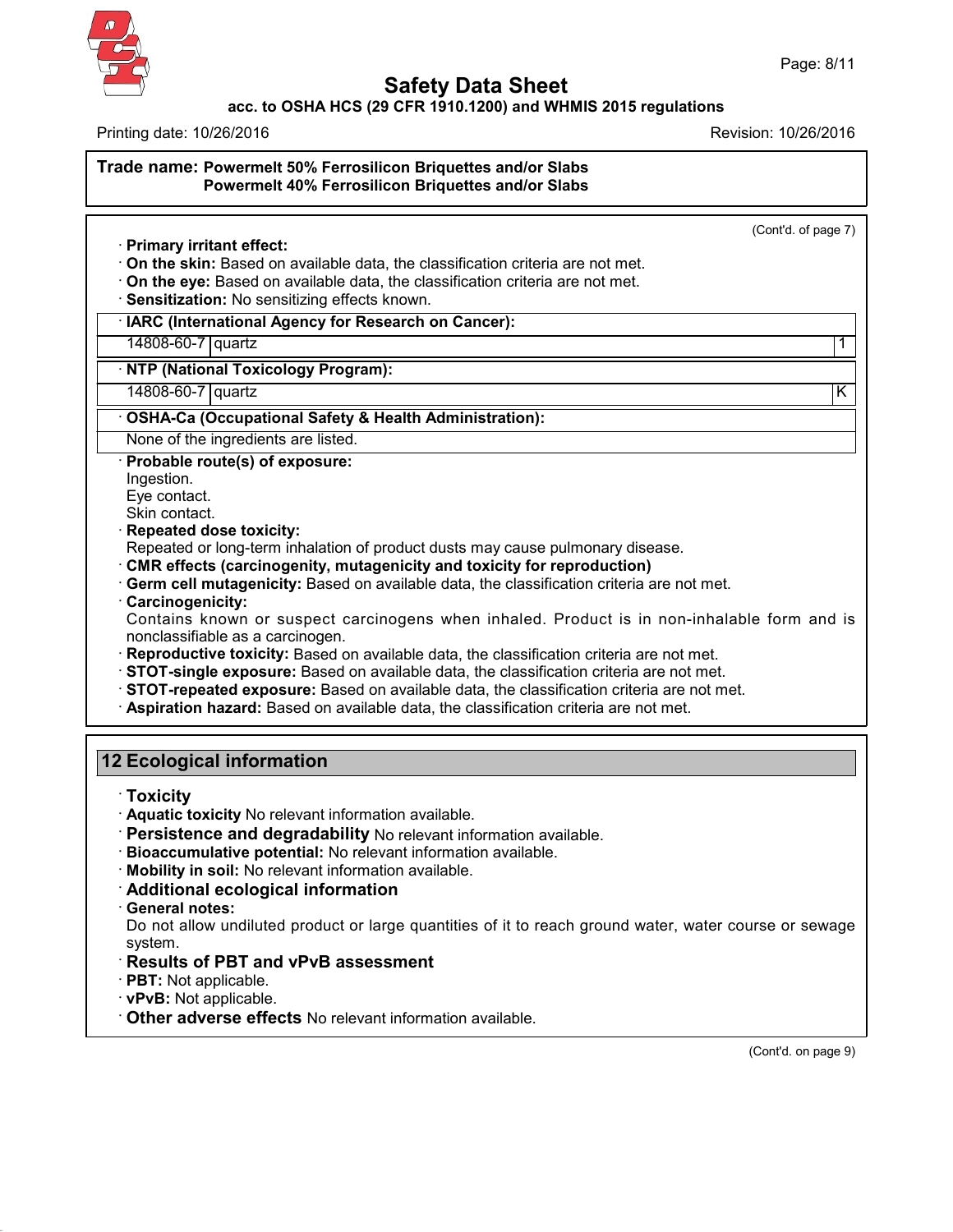

### **acc. to OSHA HCS (29 CFR 1910.1200) and WHMIS 2015 regulations**

Printing date: 10/26/2016 Revision: 10/26/2016

#### **Trade name: Powermelt 50% Ferrosilicon Briquettes and/or Slabs Powermelt 40% Ferrosilicon Briquettes and/or Slabs**

(Cont'd. of page 8)

## **13 Disposal considerations**

### · **Waste treatment methods**

#### · **Recommendation:**

Smaller quantities can be disposed of with household waste.

Contact waste processors for recycling information.

The user of this material has the responsibility to dispose of unused material, residues and containers in compliance with all relevant local, state and federal laws and regulations regarding treatment, storage and disposal for hazardous and nonhazardous wastes.

### · **Uncleaned packagings**

· **Recommendation:** Disposal must be made according to official regulations.

| <b>14 Transport information</b>                                                          |                 |  |
|------------------------------------------------------------------------------------------|-----------------|--|
| $\cdot$ UN-Number<br>· DOT, ADR, IMDG, IATA                                              | Not regulated.  |  |
| <b>UN proper shipping name</b><br>· DOT, ADR, IMDG, IATA                                 | Not regulated.  |  |
| Transport hazard class(es)                                                               |                 |  |
| $\cdot$ DOT, ADR, IMDG, IATA<br>· Class<br>· Label                                       | Not regulated.  |  |
| · Packing group<br>· DOT, ADR, IMDG, IATA                                                | Not regulated.  |  |
| $\cdot$ Environmental hazards<br>· Marine pollutant:                                     | No.             |  |
| <b>Special precautions for user</b>                                                      | Not applicable. |  |
| <b>Transport in bulk according to Annex II of</b><br><b>MARPOL73/78 and the IBC Code</b> | Not applicable. |  |

## **15 Regulatory information**

· **Safety, health and environmental regulations/legislation specific for the substance or mixture** · **United States (USA)**

· **SARA**

43.0

· **Section 302 (extremely hazardous substances):**

None of the ingredients are listed.

(Cont'd. on page 10)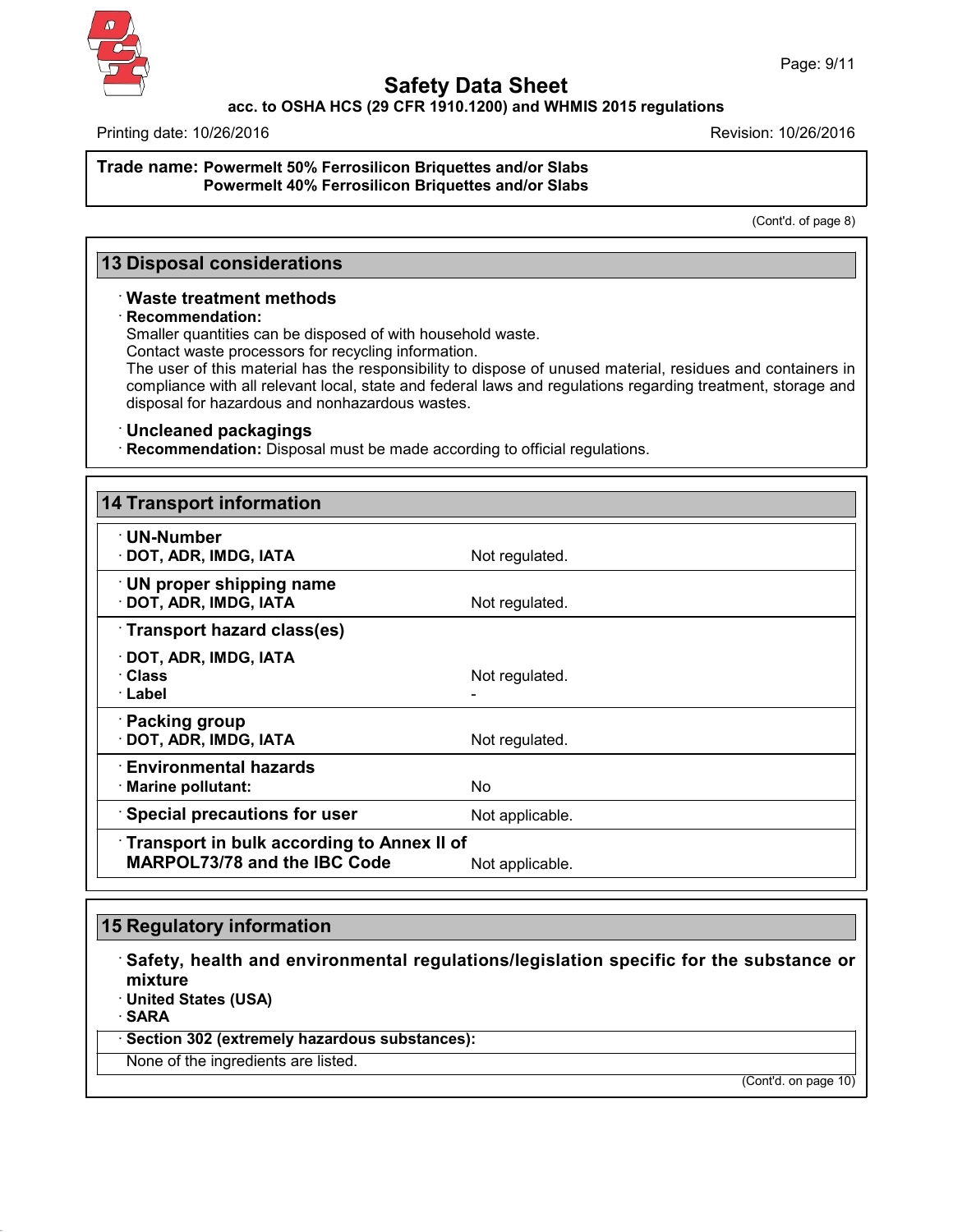

### **acc. to OSHA HCS (29 CFR 1910.1200) and WHMIS 2015 regulations**

Printing date: 10/26/2016 Revision: 10/26/2016

**Trade name: Powermelt 50% Ferrosilicon Briquettes and/or Slabs Powermelt 40% Ferrosilicon Briquettes and/or Slabs**

(Cont'd. of page 9)

# · **Section 355 (extremely hazardous substances):**

None of the ingredients are listed.

· **Section 313 (Specific toxic chemical listings):**

1344-28-1 aluminium oxide

· **TSCA (Toxic Substances Control Act)**

All ingredients are listed.

· **Proposition 65 (California)**

· **Chemicals known to cause cancer:**

Reference to chemical component(s) listed below are based on unbound respirable particles and are not generally applicable to product as supplied.

14808-60-7 quartz

· **Chemicals known to cause reproductive toxicity for females:**

None of the ingredients are listed.

### · **Chemicals known to cause reproductive toxicity for males:**

None of the ingredients are listed.

· **Chemicals known to cause developmental toxicity:**

None of the ingredients are listed.

· **Carcinogenic categories**

· **EPA (Environmental Protection Agency):**

None of the ingredients are listed.

· **IARC (International Agency for Research on Cancer):**

Reference to chemical component(s) listed below are based on unbound respirable particles and are not generally applicable to product as supplied.

14808-60-7 quartz 1

· **NIOSH-Ca (National Institute for Occupational Safety and Health):**

14808-60-7 quartz

· **Canadian Domestic Substances List (DSL):**

All ingredients are listed.

· **Chemical safety assessment:** A Chemical Safety Assessment has notbeen carried out.

# **16 Other information**

43.0

This information is based on our present knowledge. However, this shall not constitute a guarantee for any specific product features and shall not establish a legally valid contractual relationship.

· **Date of preparation / last revision** 10/26/2016 / -

#### · **Abbreviations and acronyms:**

ADR: European Agreement concerning the International Carriage of Dangerous Goods by Road IMDG: International Maritime Code for Dangerous Goods DOT: US Department of Transportation IATA: International Air Transport Association CAS: Chemical Abstracts Service (division of the American Chemical Society) LC50: Lethal concentration, 50 percent

(Cont'd. on page 11)